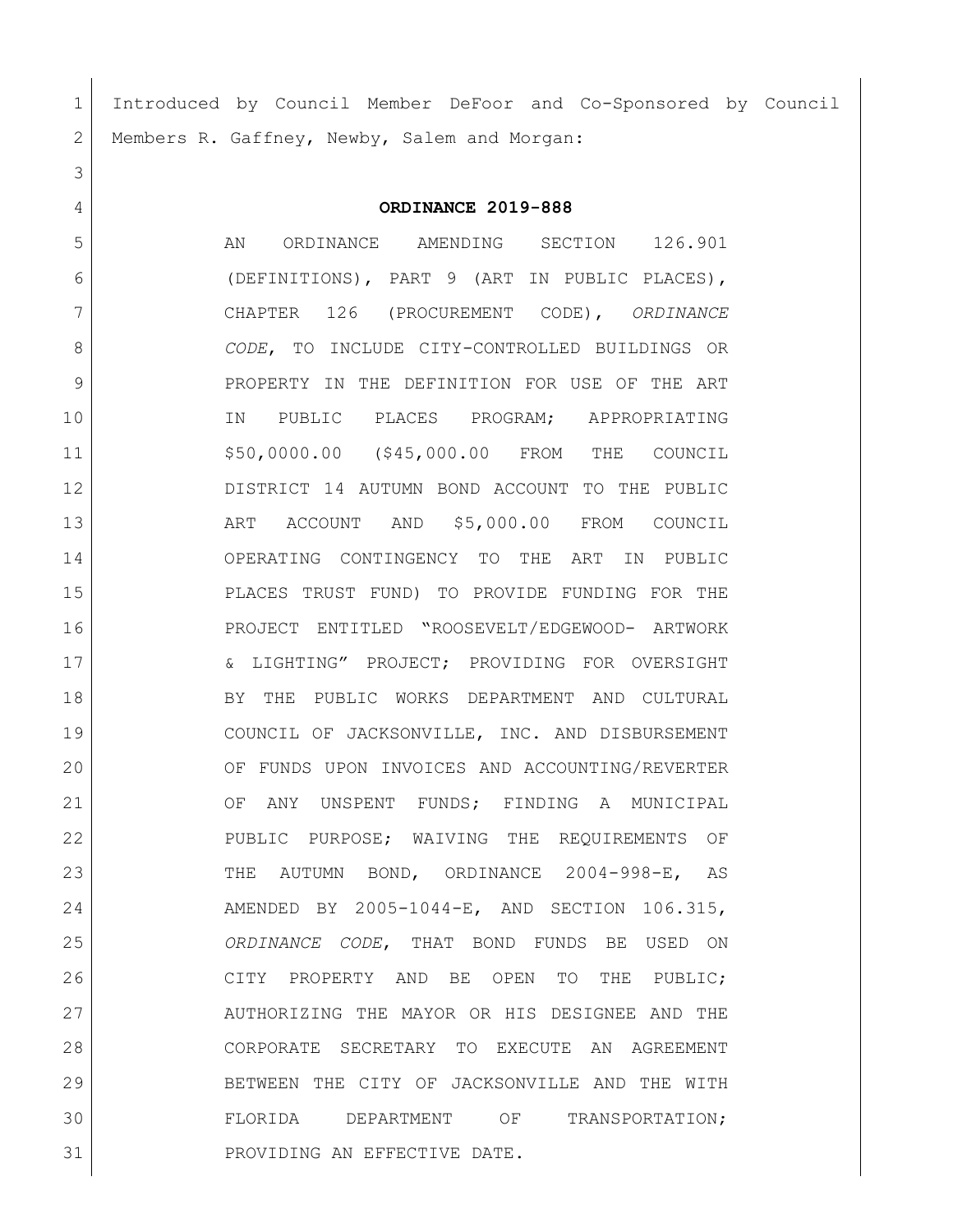**BE IT ORDAINED** by the Council of the City of Jacksonville: **Section 1. Amending Section 126.901 (Definitions), Part 9 (Art in Public Places), Chapter 126 (Procurement Code),** *Ordinance Code***.** Section 126.901 (Definitions), Part 9 (Art in Public Places), Chapter 126 (Procurement Code), *Ordinance Code*, is hereby amended 7 to read as follows: **CHAPTER 126. PROCUREMENT CODE. \* \* \* PART 9. ART IN PUBLIC PLACES. Sec. 126.901. Definitions.**  For the purposes of this part, the following terms shall have 13 the following meanings: **\* \* \*** (d) Public facility means any City-owned or controlled building or facility intended for habitation where public employees work on a regular basis or which the general public uses on a regular basis. Public facility includes, but is not limited to, office buildings, recreation and community centers, libraries, firehouses, police substations, vertical construction within parks and recreation spaces. Public facility specifically excludes water and sewer pump stations, electrical and communications substations and switching houses, and similar unoccupied structures except in designated 24 Urban Art and Streetscaping Areas. **\* \* \* Section 2. Appropriation.** For the 2019-2020 fiscal year, within the City's budget, there are hereby appropriated the indicated sum(s) from the account(s) listed in subsection (a) to the account(s) listed in subsection (b): (The account information is attached hereto as **Exhibit 1** and incorporated herein by this reference)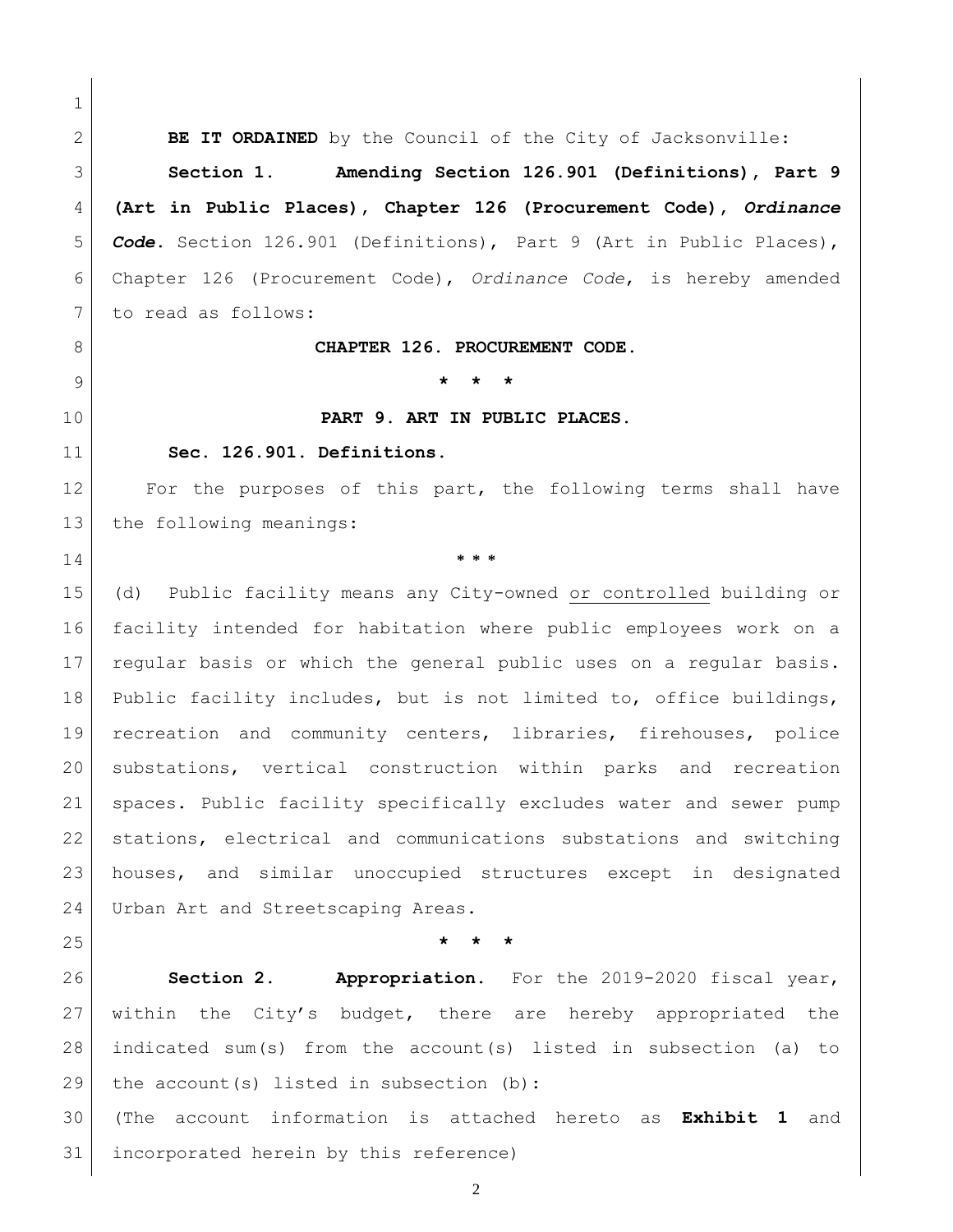(a) Appropriated from:

2 See **Exhibit 1** \$50,000.00

(b) Appropriated to:

See **Exhibit 1** \$50,000.00

 (c) **Explanation of Appropriation** – Appropriating funding in the amount of \$50,000.00 (\$45,000.00 from the Council District 14 Autumn Bond Account to the Public Art account 8 and \$5,000.00 from the Council Operating Contingency to 9 b the Art in Public Places Trust Fund for maintenance) for 10 design of a mural, purchase of materials and installation 11 of a mural, including lighting, and maintenance costs associated with the project entitled Roosevelt/Edgewood 13 Artwork & Lighting project.

 **Section 3. Purpose.** The purpose of the appropriation in Section 2 above is to provide a total of \$50,000.00 in funding, which includes \$45,000.00 from District 14 Autumn Bond account to the Public Art account for the artist fees and materials associated with the Roosevelt/Edgewood Artwork & Lighting project, and \$5,000.00 from the Council Operating Contingency to the Art in Public Places Trust Fund for maintenance of the project as required by Section 126.904, Ordinance Code. The project is more particularly described in **Exhibit 2** attached hereto.

 **Section 4. Oversight/Disbursement of Funds upon Invoice/ Accounting/Reverter.** The Roosevelt/Edgewood Artwork & Lighting project shall be implemented and managed by the Cultural Council of Jacksonville, Inc. pursuant to the authority set forth in Part 9, Chapter 126, Ordinance Code. The Mayor is requested to appoint the Public Works Department to oversee the Cultural Council of Greater Jacksonville, Inc., who will be the project manager responsbible for the implementation and maintenance of the Project consistent with Sections 126.904(d) and 126.907, Ordinance Code. Funds shall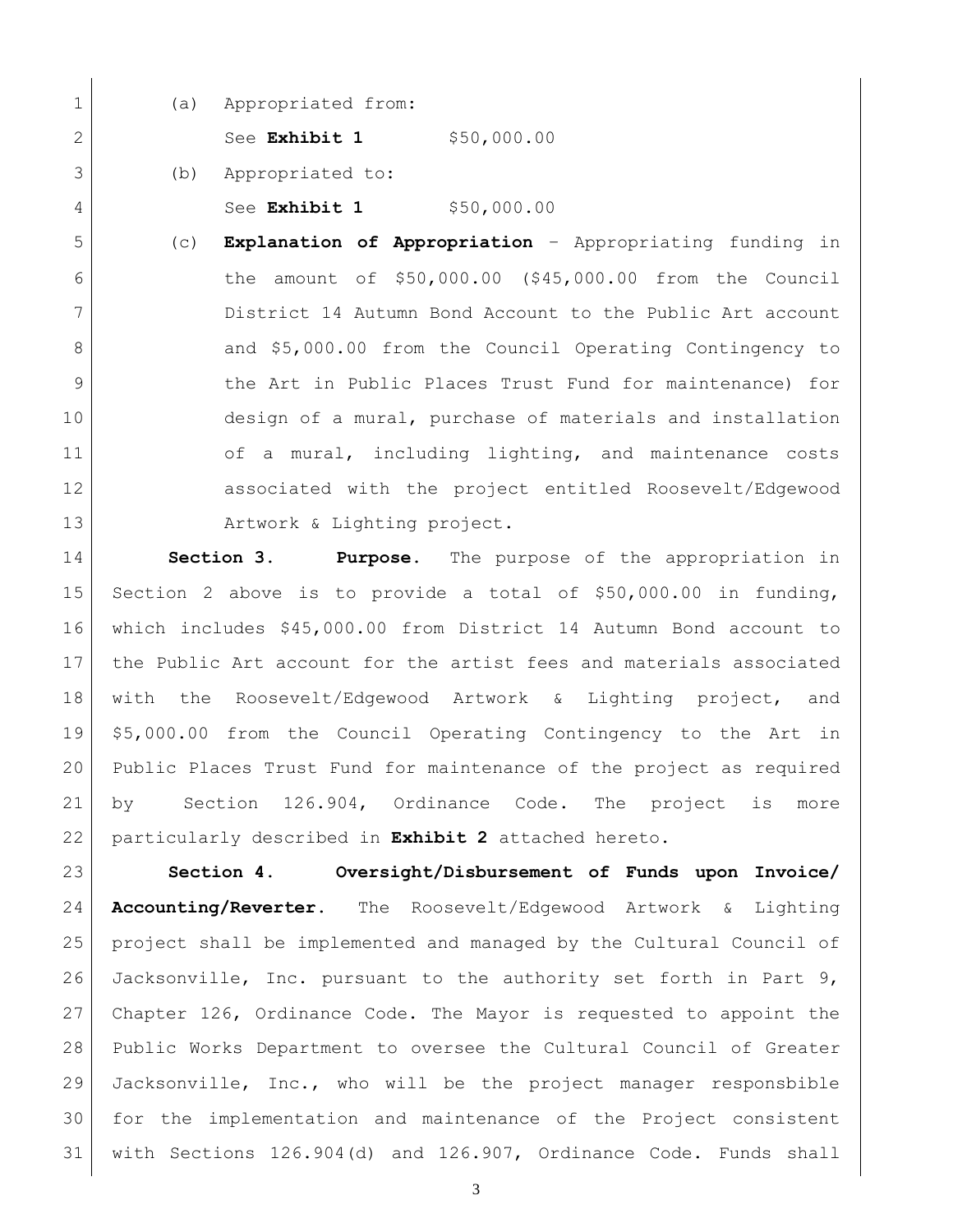1 be disbursed only after invoices for the listed items have been 2 delivered to the Public Works Department. The Cultural Council of Greater Jacksonville, Inc. shall provide the Public Works Department with periodic updates regarding the status of the project. Any funds not utilized for the purposes set forth in this 6 ordinance shall be returned to the fund of origin by September 30, 2021.

**Section 5. Finding of Public Purpose.** The City finds that the contribution of Autumn Bond discretionary funds to support public art, specifically by funding a lighting and art project on the Roosevelt Boulevard Overpass, a public thoroughfare, accomplishes a public benefit by providing the public with access to an aesthetic visual art feature and is a valid public purpose 14 and in the best interests of the City.

 **Section 6. Waiving the Requirement that Bond funds be used on City Property.** The provisions of the Autumn Bond, Ordinances 2004-998-E, as amended by 2005-1094-E, and Section 106.315, *Ordinance Code*, requiring that bond funds be used on City property, and open to the public, is hereby waived. The property is owned by the Florida Department of Transportation but is a public road and the public art will be viewable to the public using 22 this thoroughfare.

 **Section 7. Authorization**. The City intends to use the side wall of the Roosevelt Boulevard Overpass at for the "Roosevelt/Edgewood Artwork & Lighting" project which is state property maintained by the Florida Department of Transportation ("FDOT"). The Mayor, or his designee, and the Corporation Secretary, are authorized to execute community aesthetic enhancement agreements, licenses or use agreements, including renewals and amendments thereto, with FDOT, and such other ancillary documents or agreements necessary to consummate the use